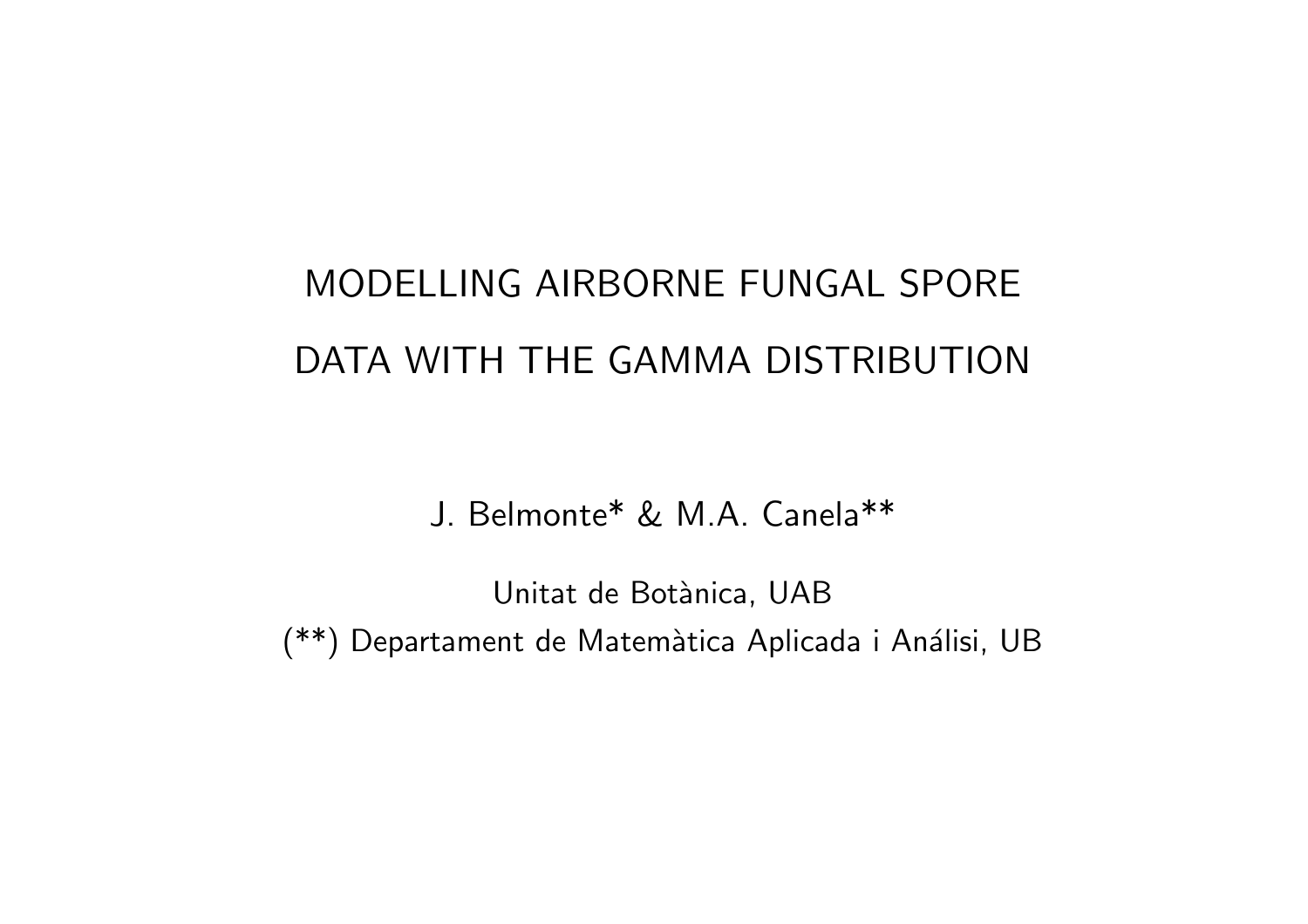## ABSTRACT

We present here <sup>a</sup> discussion on the performance of the gamma distribution as <sup>a</sup> model for airborne fungal spore daily concentrations, using data extracted from the Catalonian Aerobiological Network (Xarxa Aerobiològica de Catalunya, XAC). This is the sequel of <sup>a</sup> previous study, dealing with similar models for pollen concentrations (Worcester conference).

The gamma distribution has two parameters, <sup>a</sup> shape parameter and <sup>a</sup> scale parameter. The interpretation of these parameters and the relationship between them and the usual statistics are also discussed.

The study includes the eight spore types that are more abundant in the area covered by the network (*Alternaria*, *Arthrinium*, *Aspergillus/Penicillium*, *Cladosporium*, Coprinaceae, *Leptosphaeria*, *Ustilago* and Total spores).

For four of these spore types, the statistics are enough regular to allow <sup>a</sup> systematic statistical analysis. We examine here the distributions resulting fro this analysis. The fit is assessed by means of <sup>a</sup> chi square statistic.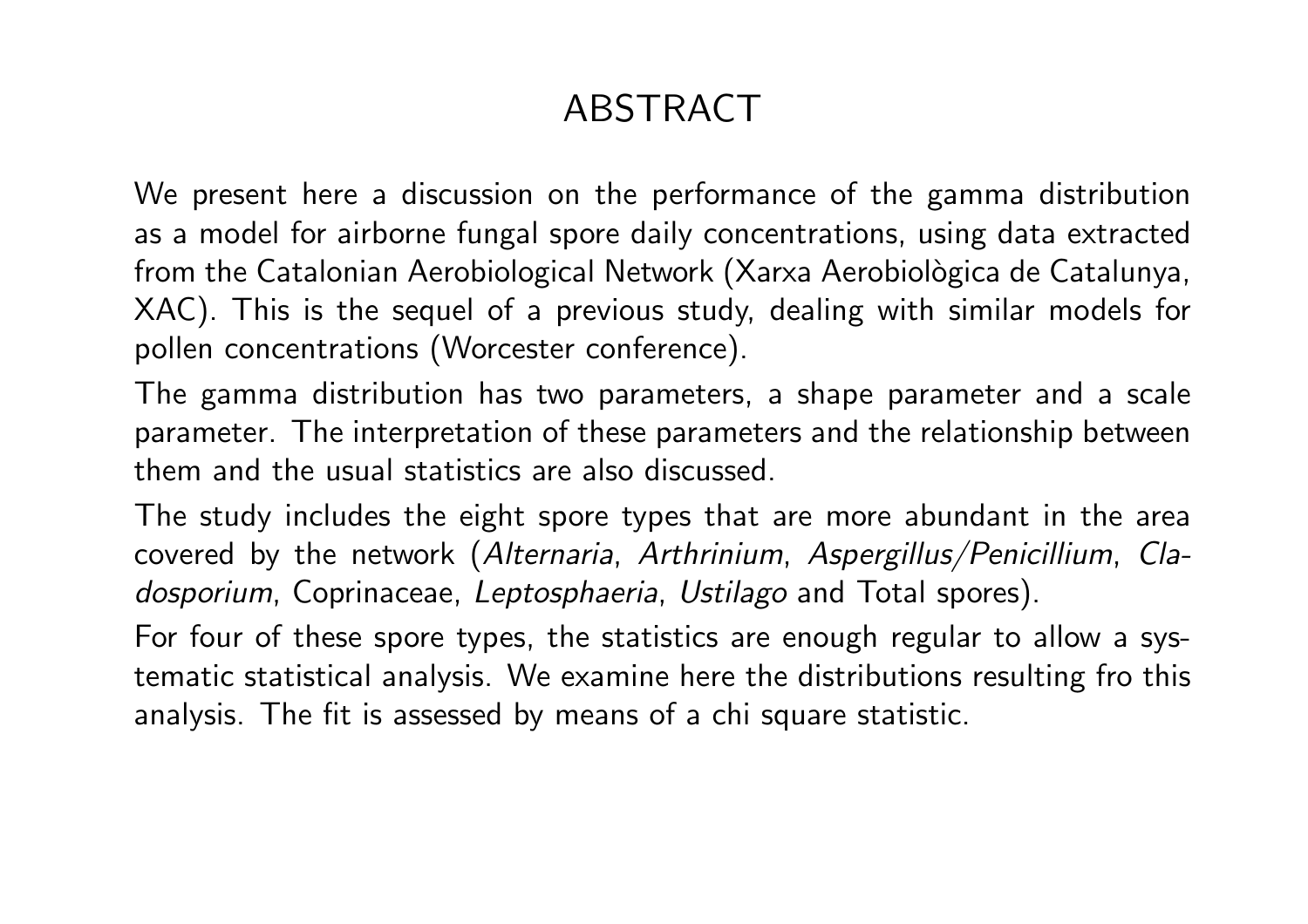

### **Figure 1. Mean daily concentration of Cladosporium (BCN/1999)**

**Figure 2. Mean daily concentration of Coprinaceae (BCN/1999)**

days

days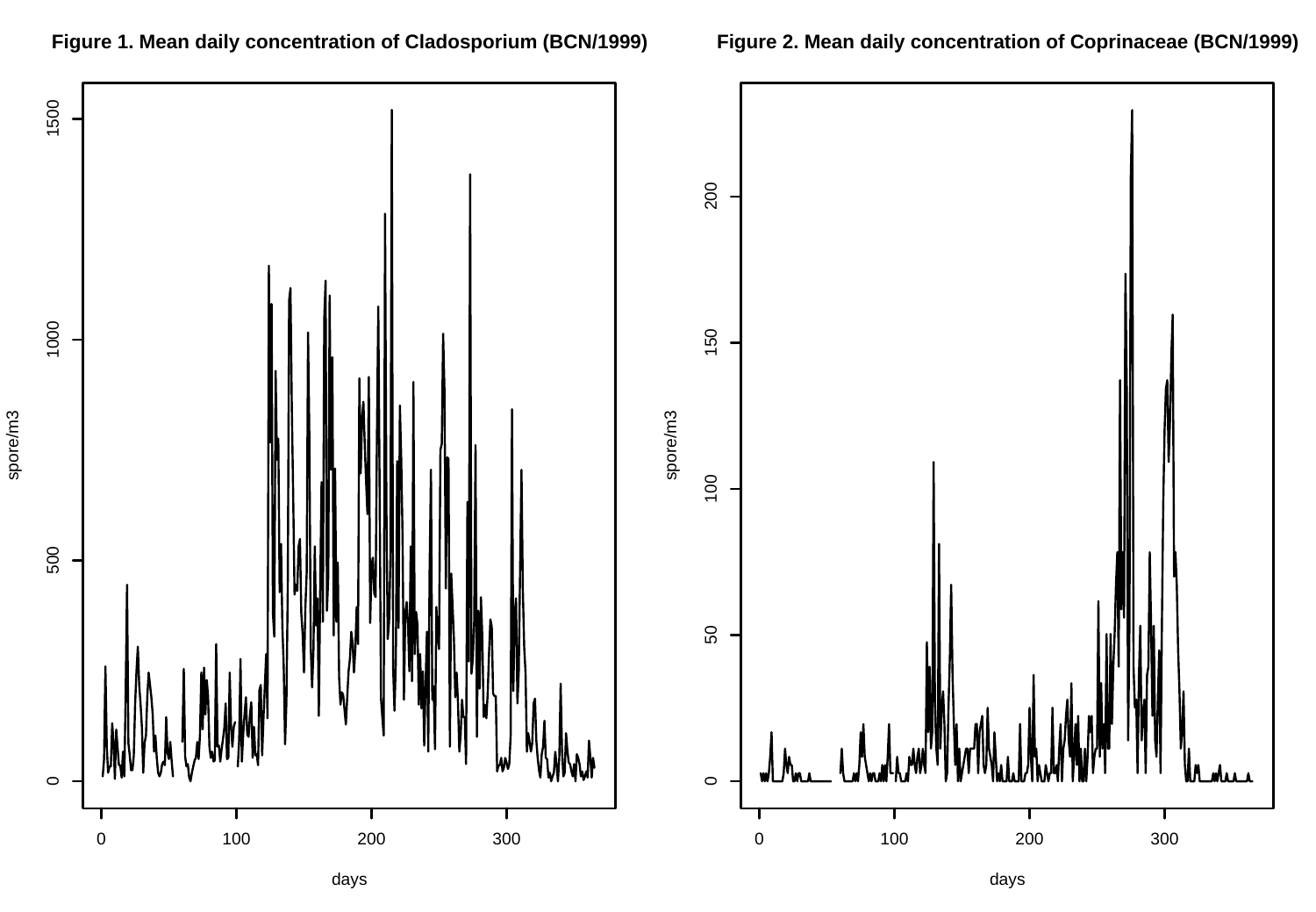## GAMMA DISTRIBUTION

*•* Probability density function:

$$
f(x) = C x^{\alpha - 1} e^{-x/\beta}, \qquad x > 0,
$$

where  $C$  is a constant, which depends on  $\alpha$  and  $\beta.$ 

- *•* Parameters:
	- $^*$   $\alpha$  is the shape parameter, no units, scale-free.
	- $^*$   $\beta$  is the scale parameter, same units as the concentration.
- *•* Relationship with the mean and variance:

$$
\bar{x} = \alpha \beta,
$$
  

$$
s^2 = \alpha \beta^2,
$$
  

$$
CV = \frac{s}{\bar{x}} = \alpha^{-1/2}
$$

.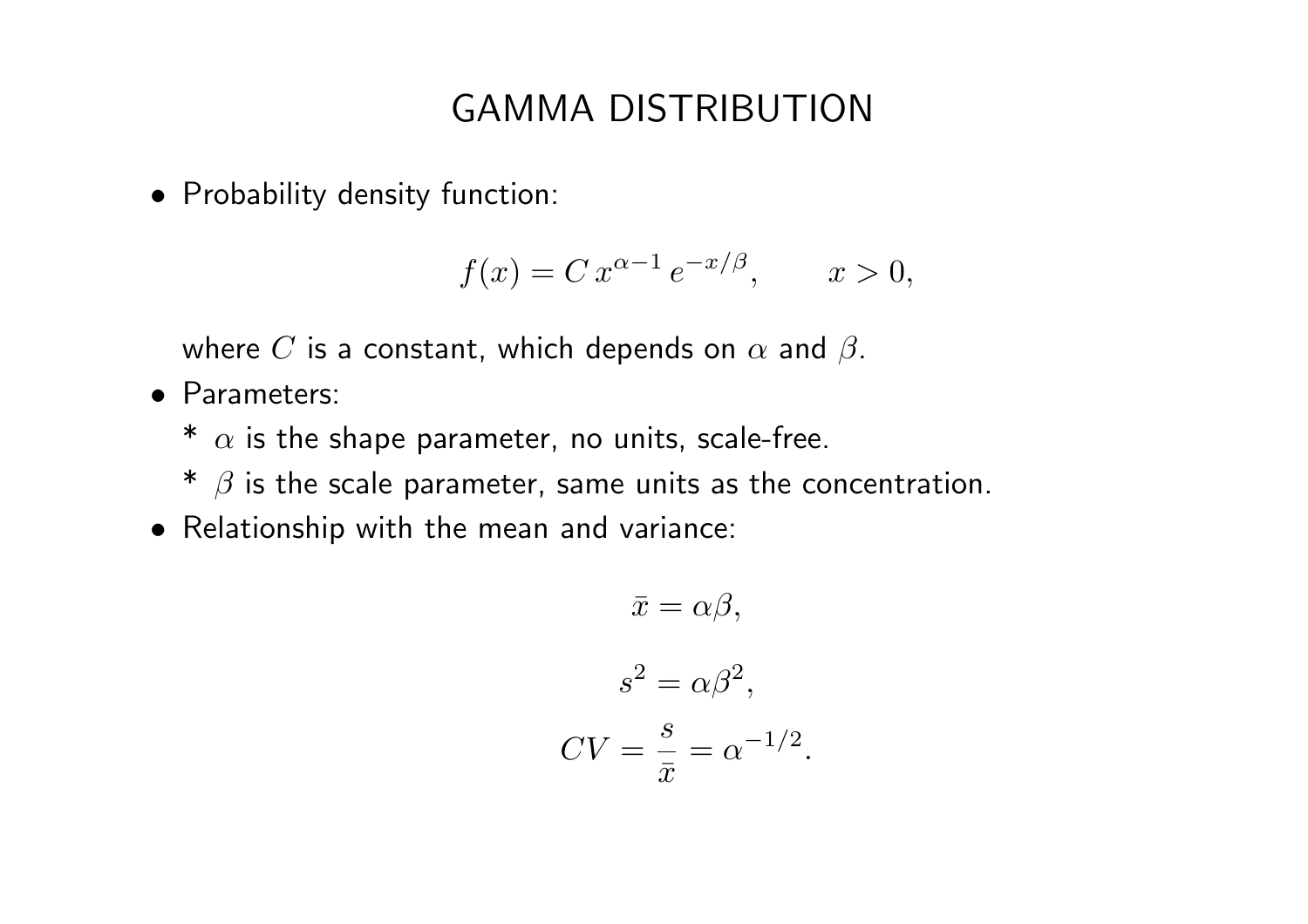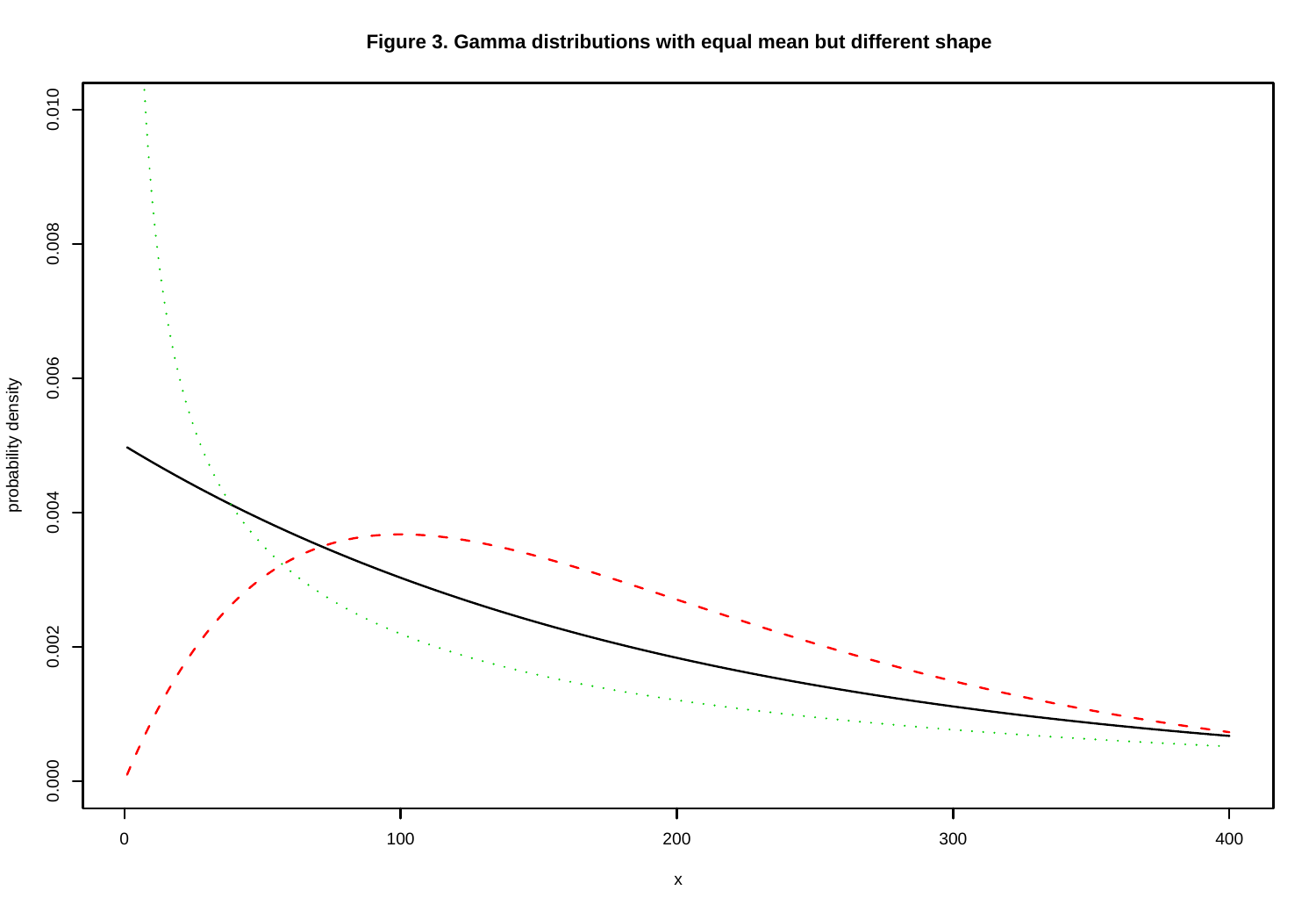

### **Figure 4. Mean daily concentration of Cladosporium (BCN/1999)**

### **Figure 5. Gamma distribution fitted to Cladosporium data**

spore/m3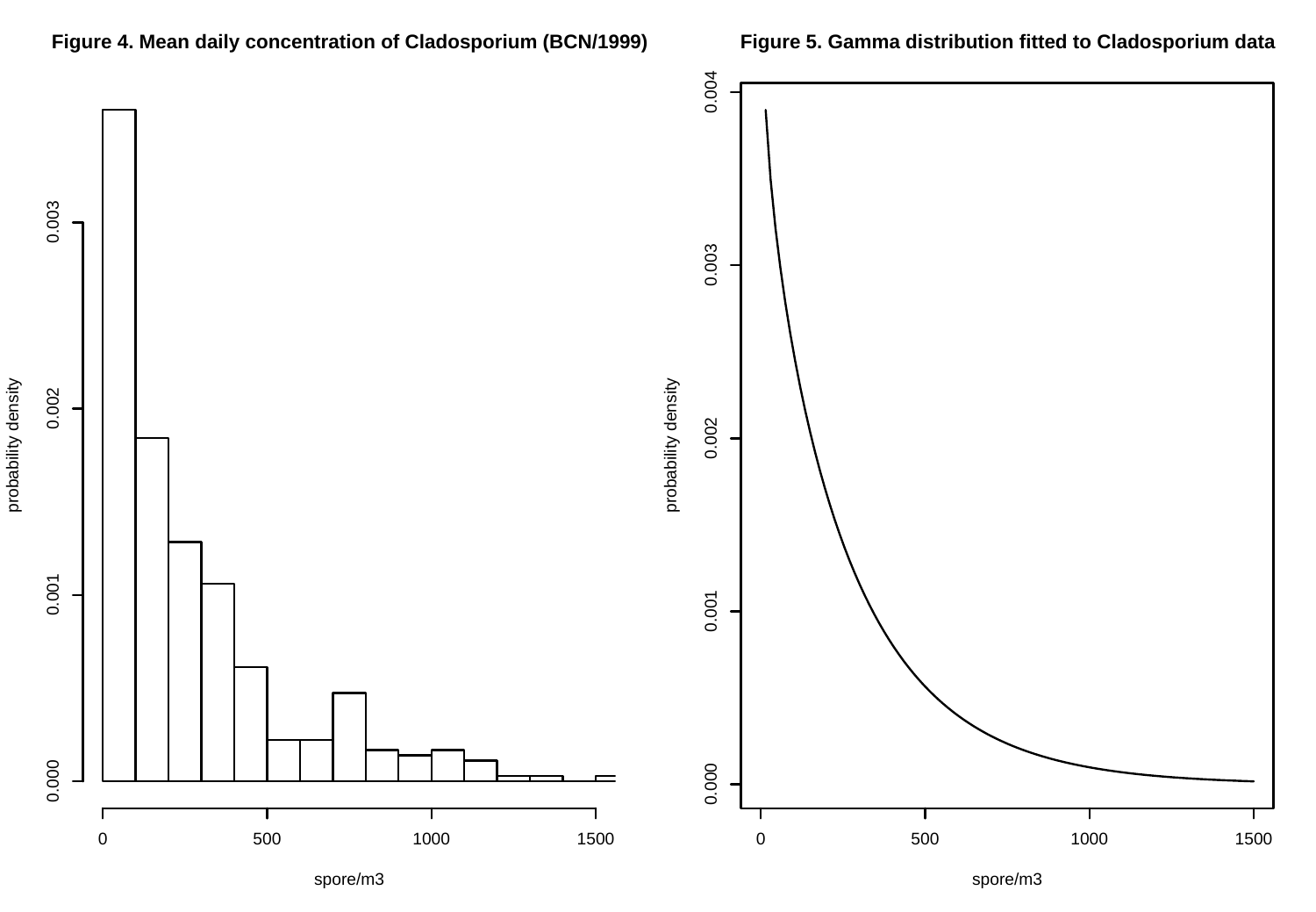

### **Figure 6. Mean daily concentration of Total spores (BCN/1999)**

### **Figure 7. Gamma distribution fitted to Total spores data**

spore/m3

spore/m3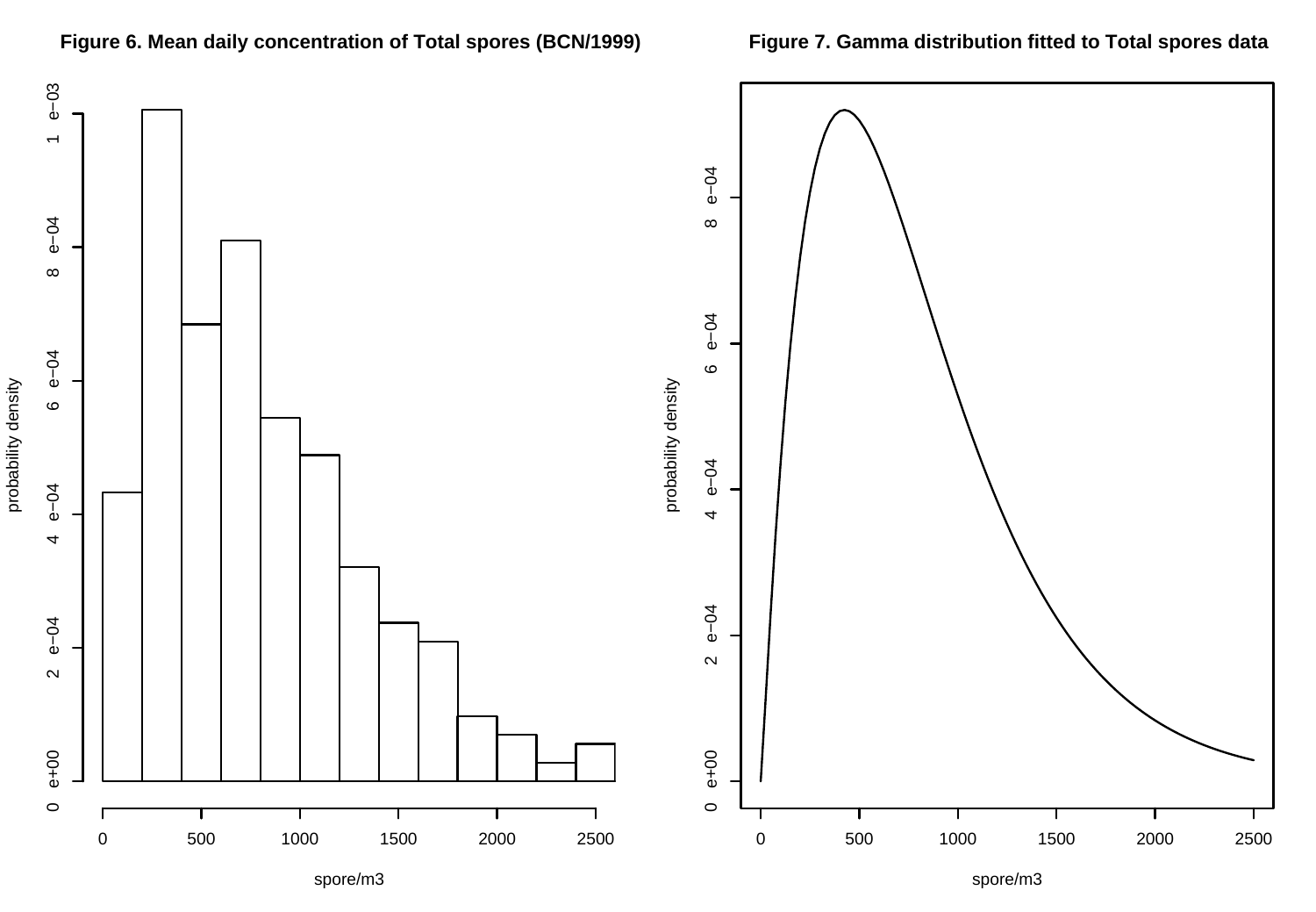### EXAMPLE

For *Cladosporium* mean daily spore concentrations measured in the Barcelona station in 1999, the mean and the standard deviation are

$$
\bar{x} = 271.69
$$
  $\text{spore/m}^3$ ,  $s = 283.85$   $\text{spore/m}^3$ ,

and the coefficient of variation is  $CV = 1.045$ .

Then the shape and scale parameters are

$$
\alpha = \frac{(\bar{x})^2}{s^2} = \frac{1}{CV^2} = 0.9162,
$$

$$
\beta = \frac{s^2}{\bar{x}} = 296.6 \text{ spore/m}^3.
$$

Note that  $\alpha$  is dimensionless, while  $\beta$ , being a scale parameter, has the same units as the pollen concentrations.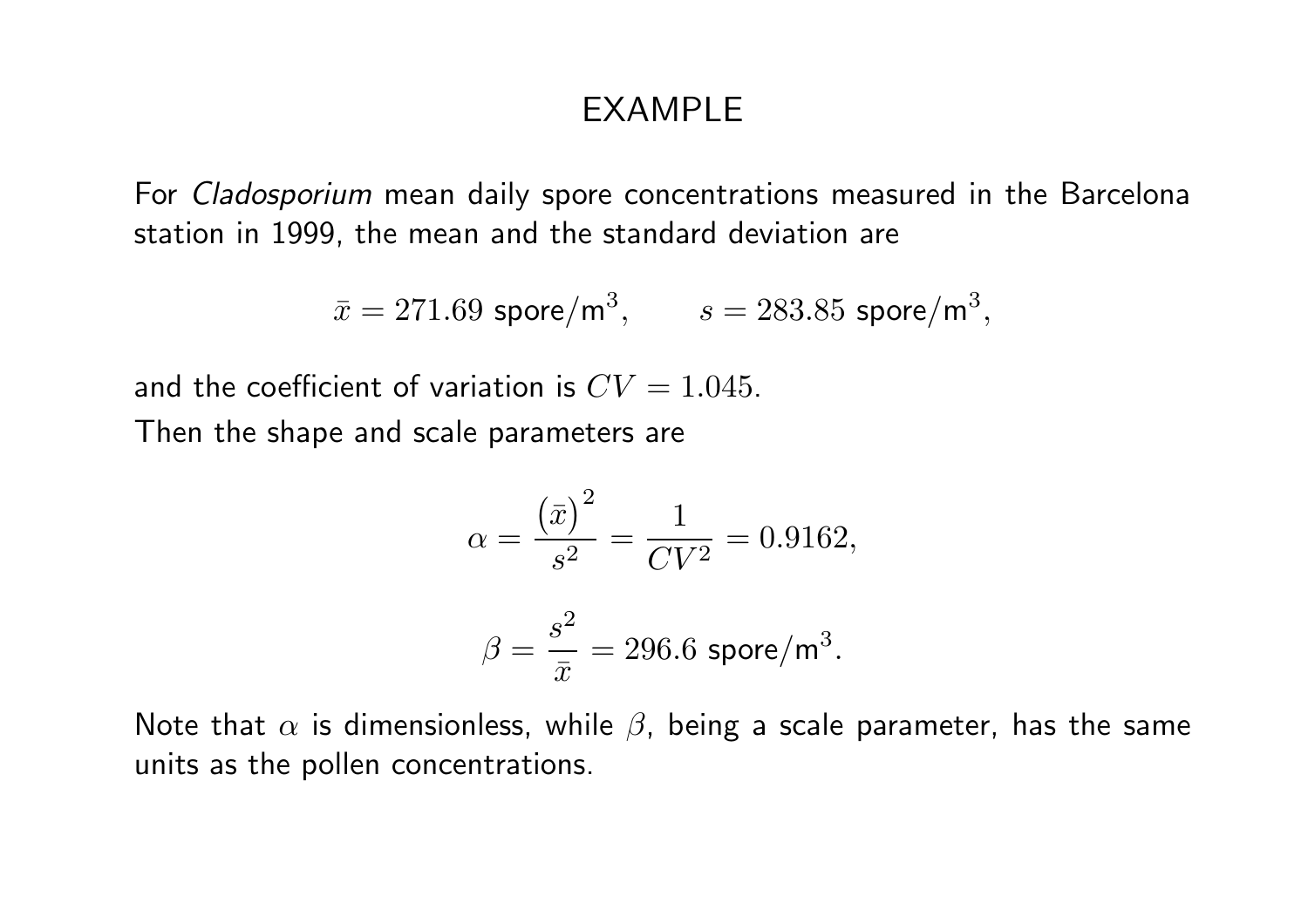## ASSESSING THE FIT

### *•* QQ plot:

Two-dimensional graphical display of the data set against the quantiles of <sup>a</sup> theoretical probability distribution.

The perfect fit corresponds to <sup>a</sup> plot where all the points belong to the line  $y = x$ .

### *•* Chi square statistic:

Measure of the agreement between the probabilities given by <sup>a</sup> theoretical model, called the *expected proportions* and the proportions actually found in the data, called the *observed proportions*.

Based on <sup>a</sup> partition of the range of the variable into <sup>a</sup> set of intervals.

It can be used in <sup>a</sup> significance test, since it follows (approximately) <sup>a</sup> chi square distribution when the model fitted to the data is valid.

With 5 intervals, the critical value are  $\chi_{0.05} = 7.81$  and  $\chi_{0.01} = 11.34$ .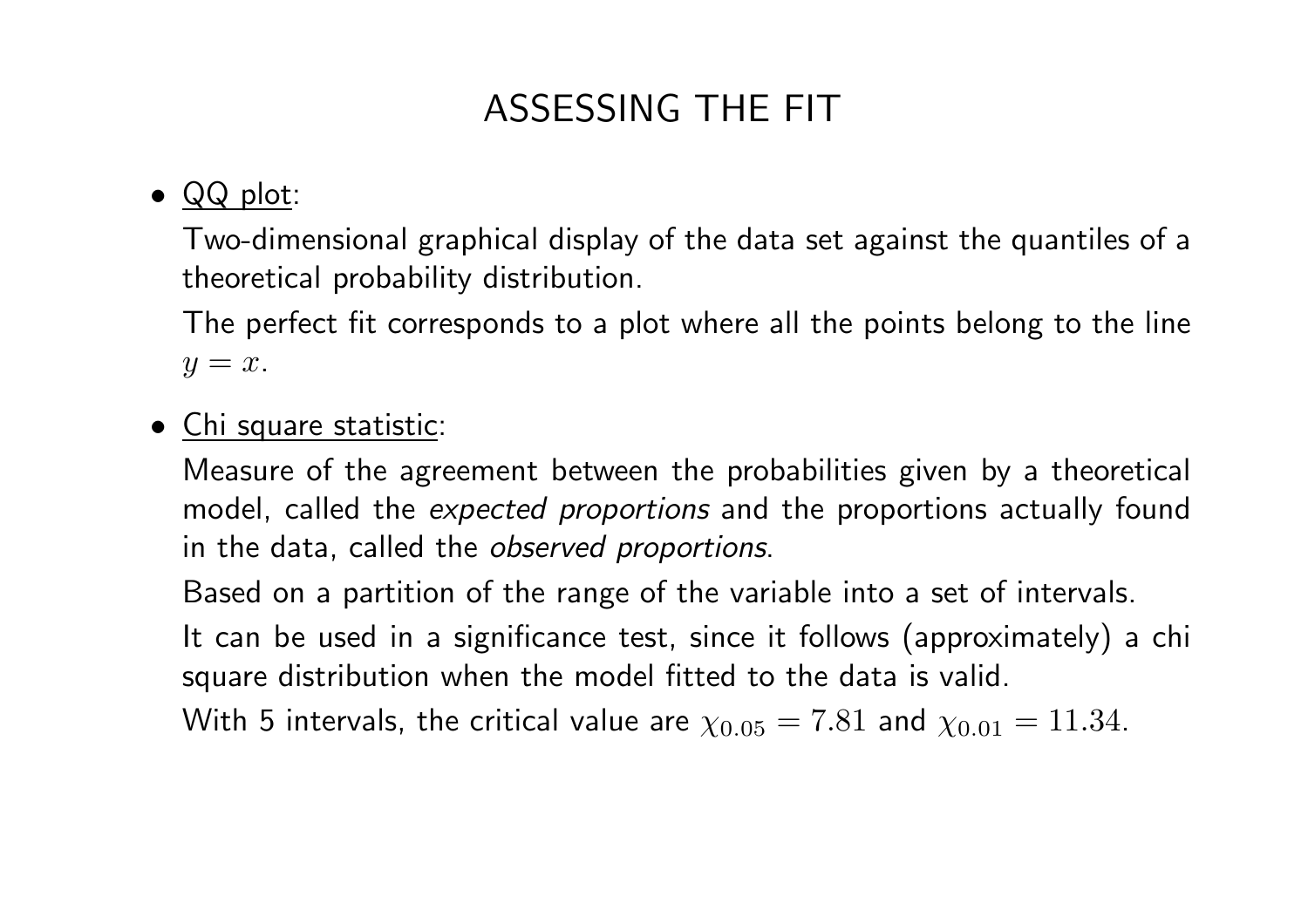

### Figure 8. Gamma QQ plot for Cladosporium

Figure 9. Gamma QQ plot for Cladosporium (sqrt scale)

spore/m3

spore/m3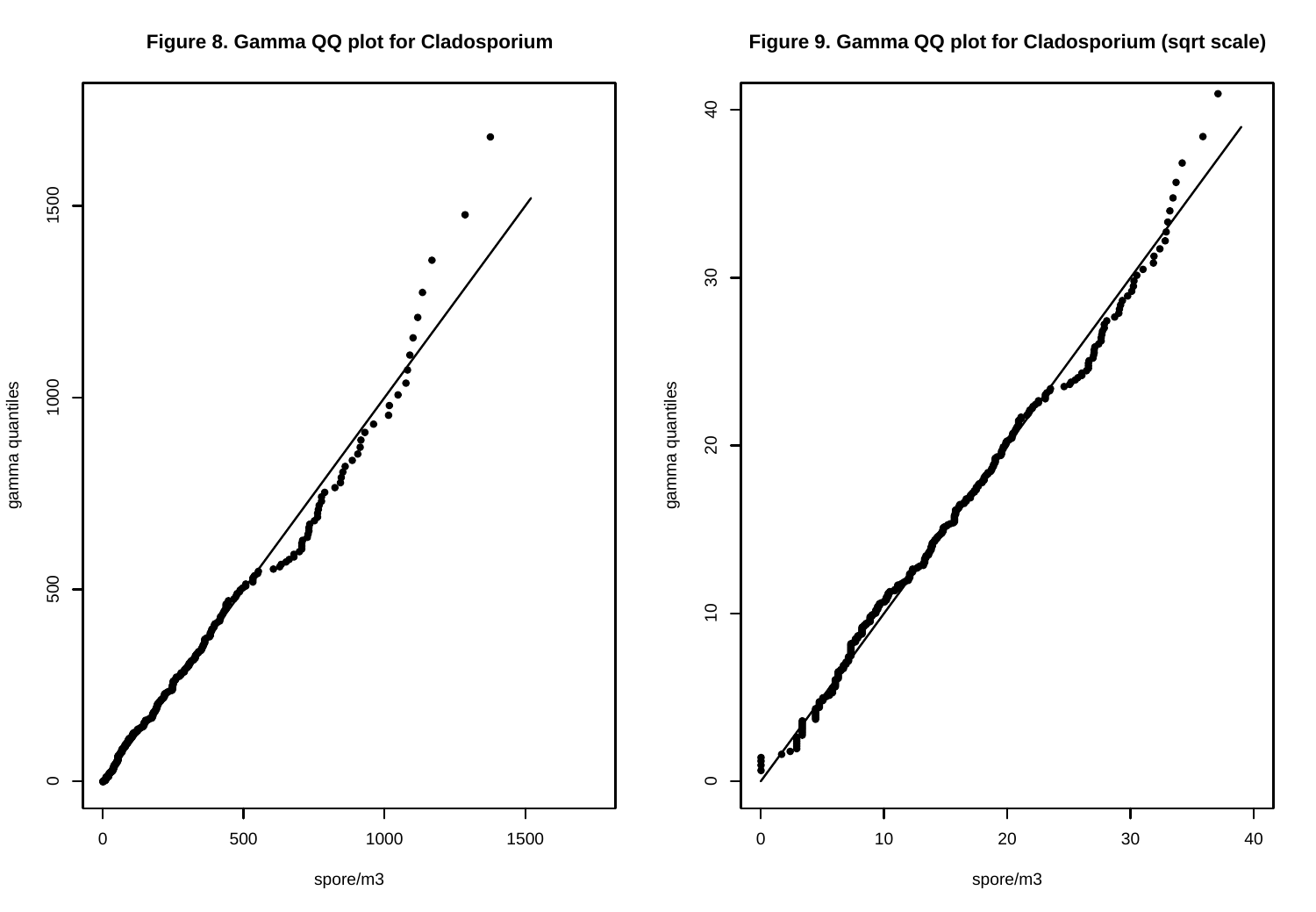

Figure 10. Gamma QQ plot for Total spores (sqrt scale)

spore/m3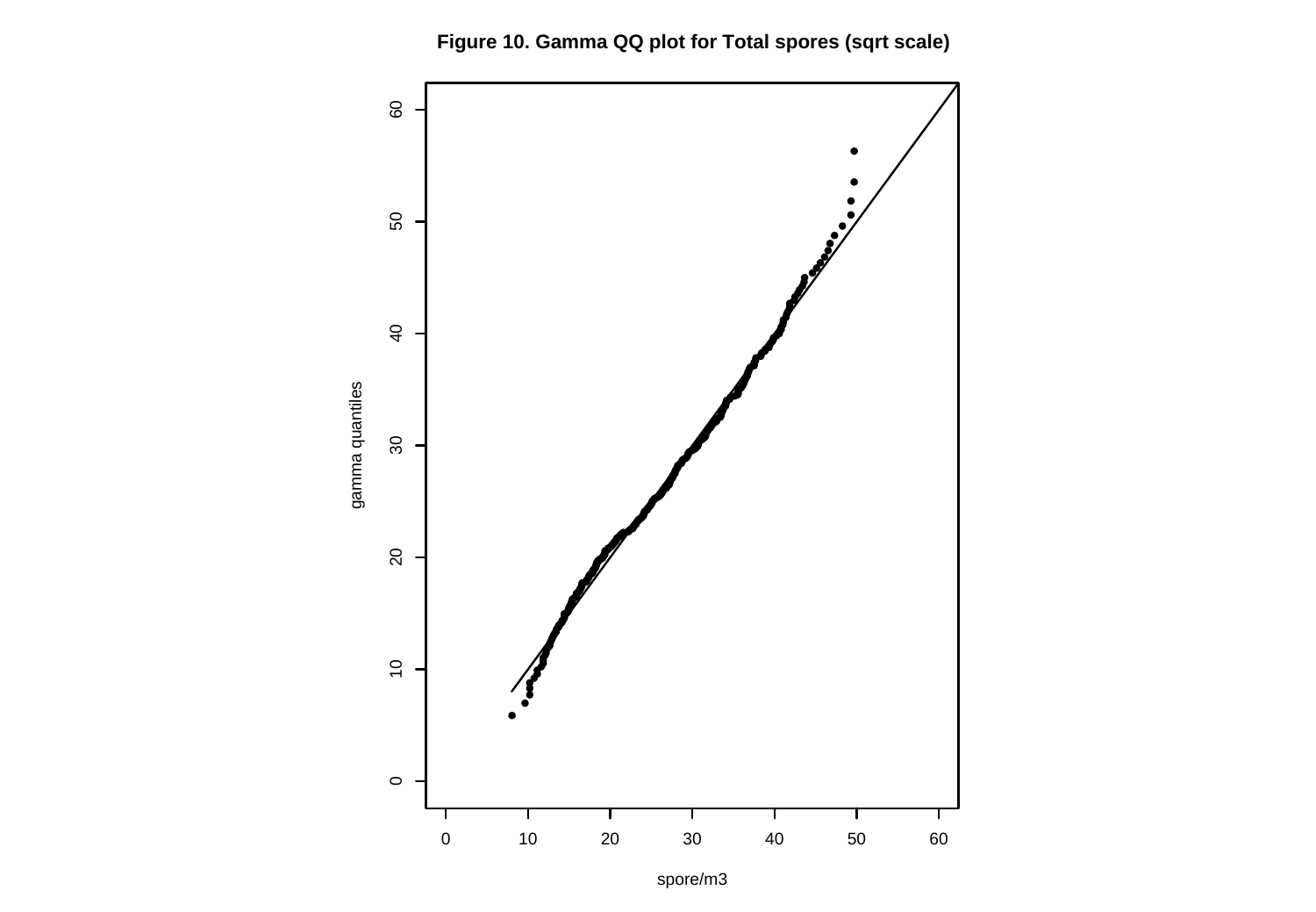## CHI SQUARE STATISTICS (1)

| <b>Statistics</b>    | 1995   | 1996 | 1997      | 1998     | 1999 | 2000 | 2001    | 2002     |
|----------------------|--------|------|-----------|----------|------|------|---------|----------|
| Observed $(\% )$     |        |      |           |          |      |      |         |          |
| sp/m3<50             | 2.6    | 10.1 | 4.9       | 10.7     | 12.8 | 11.6 | 6.8     | 1.6      |
| 50 < s/m3 < 100      | 4.1    | 11.3 | 7.4       | 9.6      | 13.1 | 9.4  | 16.7    | 6.9      |
| 100 < s/m3 < 250     | 26.5   | 28.7 | 20.6      | 24.8     | 21.5 | 20.5 | 22.7    | 24.2     |
| 250 $<$ s/m3 $<$ 500 | 23.6   | 23.5 | 16.4      | 19.6     | 22.6 | 18.3 | 17.5    | 29.5     |
| s/m3 > 500           | 43.2   | 26.4 | 50.7      | 35.3     | 29.9 | 40.2 | 36.2    | 37.7     |
| Expected $(\% )$     |        |      |           |          |      |      |         |          |
| s/m3<50              | 10.1   | 13.3 | 9.5       | 19.9     | 14.3 | 9.9  | 17.3    | 8.7      |
| 50 < s/m3 < 100      | 7.3    | 11.0 | 7.2       | 9.6      | 10.3 | 8.3  | 9.3     | 8.4      |
| 100 < s/m3 < 250     | 16.7   | 24.9 | 16.9      | 18.4     | 22.5 | 19.8 | 18.6    | 21.5     |
| 250 $<$ s/m3 $<$ 500 | 19.2   | 24.4 | 19.7      | 17.9     | 22.6 | 22.4 | 18.7    | 24.5     |
| s/m3 > 500           | 46.7   | 26.3 | 46.6      | 34.2     | 30.3 | 39.5 | 36.2    | 36.8     |
| Chi square           | 48.8** | 4.66 | $14.3***$ | $24.0**$ | 3.41 | 4.49 | 48.4 ** | $26.9**$ |

**TABLE 1. Chi square testing for** *Cladosporium* **(Bellaterra)**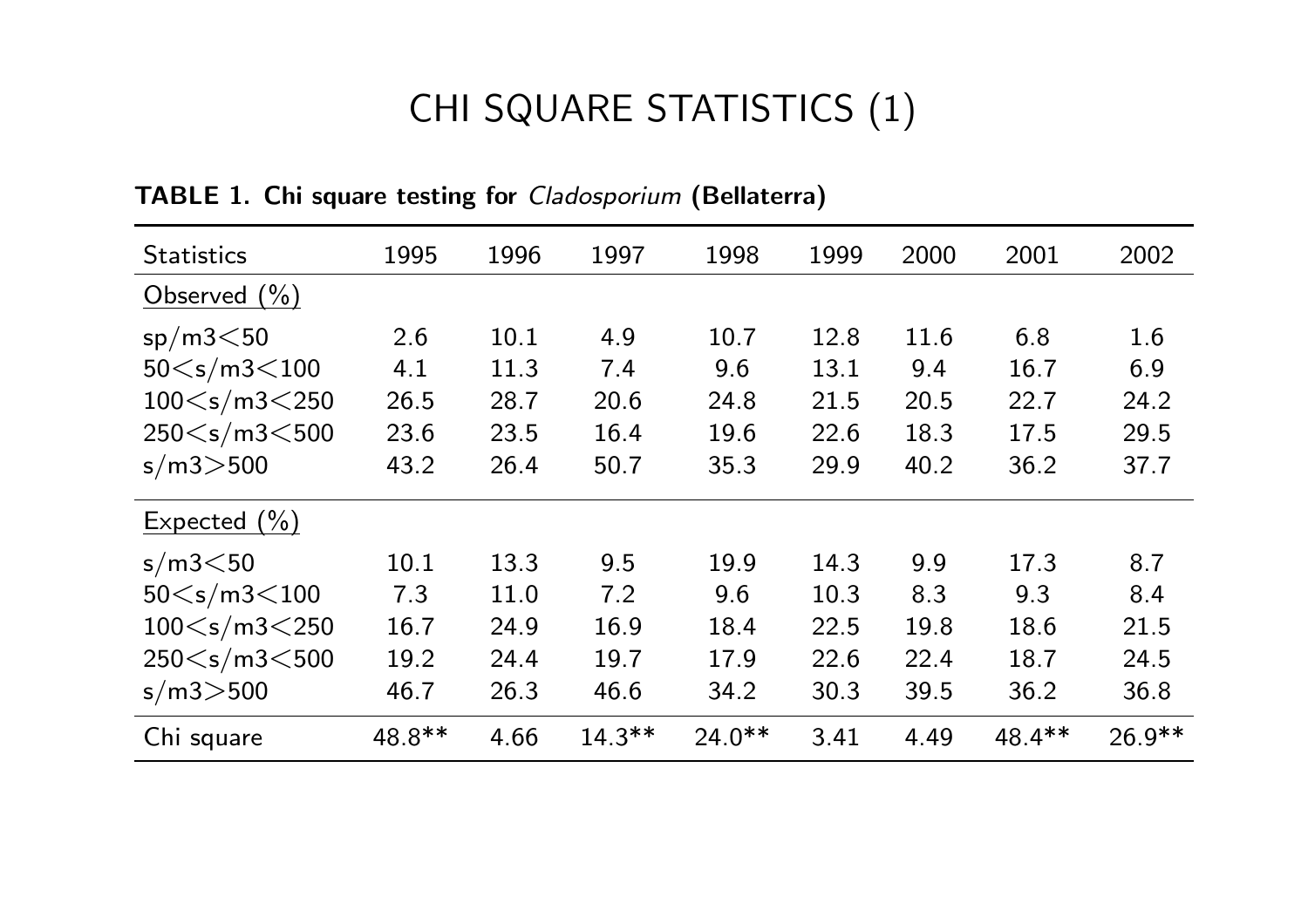## CHI SQUARE STATISTICS (2)

| <b>Statistics</b>                                                                                                                             | 1995 | 1996 | 1997      | 1998     | 1999 | 2000 | 2001 | 2002 |
|-----------------------------------------------------------------------------------------------------------------------------------------------|------|------|-----------|----------|------|------|------|------|
| Observed $(\% )$                                                                                                                              |      |      |           |          |      |      |      |      |
| $s/m3<$ 500                                                                                                                                   | 20.7 | 25.8 | 10.7      | 12.4     | 25.7 | 36.0 | 52.9 | 30.9 |
| $500 \leq s/m3 \leq 1000$                                                                                                                     | 28.5 | 19.1 | 17.8      | 30.3     | 28.2 | 26.3 | 20.3 | 24.8 |
| $1000 \leq s/m3 \leq 1500$                                                                                                                    | 15.0 | 21.4 | 11.5      | 20.9     | 19.0 | 15.5 | 12.6 | 19.0 |
| $1500 \leq s/m3 \leq 2000$                                                                                                                    | 13.3 | 13.0 | 17.5      | 13.2     | 9.8  | 7.8  | 4.1  | 10.5 |
| s/m3 > 2000                                                                                                                                   | 22.5 | 20.6 | 42.5      | 23.1     | 17.3 | 14.4 | 10.1 | 14.9 |
| Expected $(\% )$                                                                                                                              |      |      |           |          |      |      |      |      |
| $s/m3<$ 500                                                                                                                                   | 22.5 | 24.3 | 13.3      | 24.9     | 27.3 | 37.8 | 50.2 | 30.4 |
| 500 <s 1000<="" <="" m3="" td=""><td>24.0</td><td>24.0</td><td>17.1</td><td>20.2</td><td>25.5</td><td>22.7</td><td>21.0</td><td>26.4</td></s> | 24.0 | 24.0 | 17.1      | 20.2     | 25.5 | 22.7 | 21.0 | 26.4 |
| $1000 \leq s/m3 \leq 1500$                                                                                                                    | 18.1 | 17.6 | 15.4      | 15.1     | 17.7 | 14.3 | 11.6 | 17.3 |
| $1500 \leq s/m3 \leq 2000$                                                                                                                    | 12.5 | 12.0 | 12.8      | 11.1     | 11.4 | 9.1  | 6.8  | 10.7 |
| s/m3 > 2000                                                                                                                                   | 22.9 | 22.1 | 41.4      | 28.7     | 18.1 | 16.1 | 10.4 | 15.3 |
| Chi square                                                                                                                                    | 5.46 | 7.28 | $12.3***$ | $54.3**$ | 2.69 | 4.09 | 4.78 | 1.01 |

**TABLE 2. Chi square testing for Total spores (Bellaterra)**